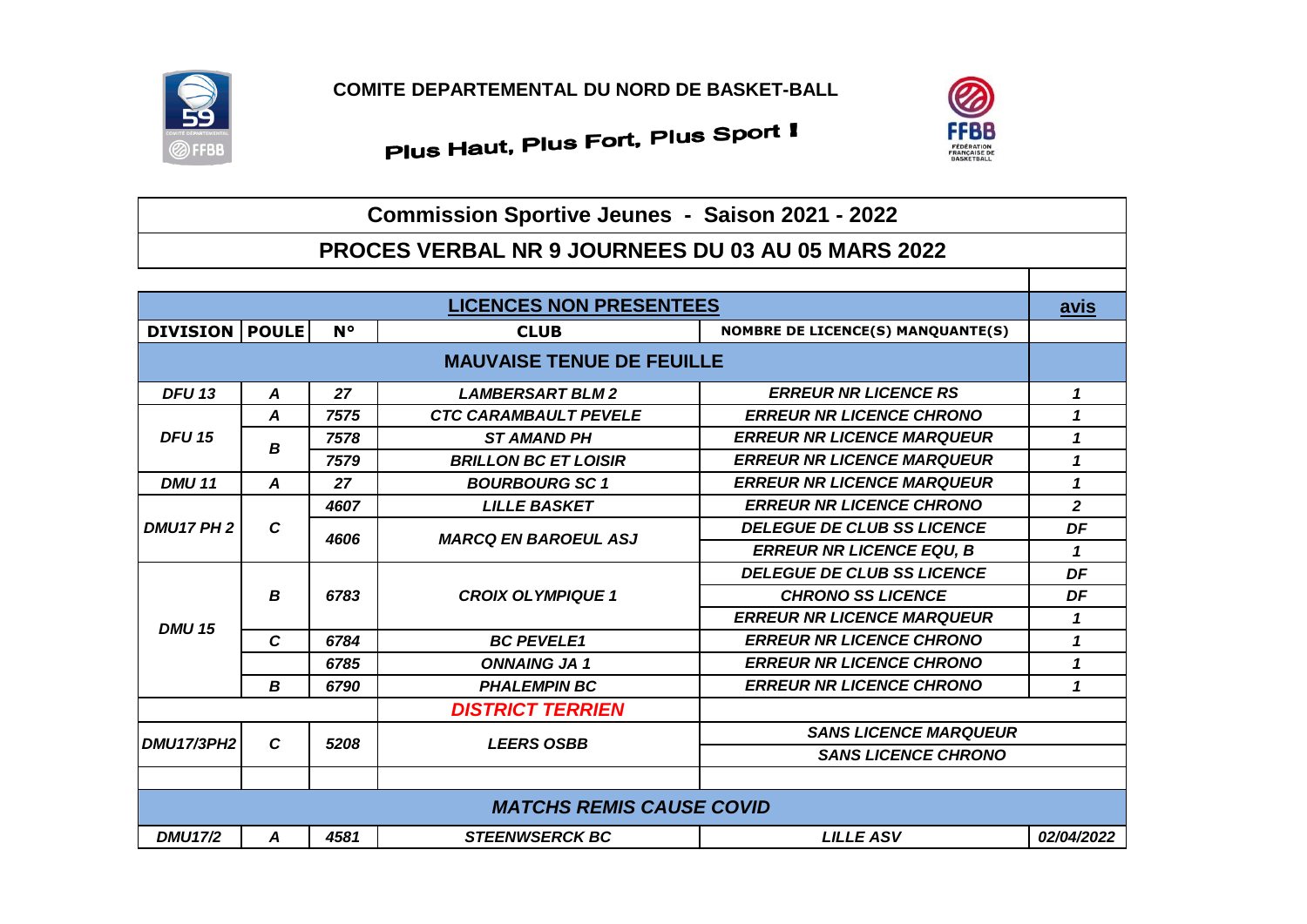| <b>DMU 15</b>                 | A                                                            | 7859 | <b>J WAMBRECHIES</b>                                            | <b>OGSBB</b>                      | 09/04/2022 |  |
|-------------------------------|--------------------------------------------------------------|------|-----------------------------------------------------------------|-----------------------------------|------------|--|
|                               |                                                              |      |                                                                 |                                   |            |  |
|                               |                                                              |      | <b>SANS PASS SAINTAIRE</b>                                      |                                   |            |  |
| <b>DFU 13</b>                 | A                                                            | 27   | <b>LAMBERSART BLM 2</b>                                         | <b>DUNKERQUE MALO BC</b>          |            |  |
|                               |                                                              | 28   | <b>AULNOYE AS</b>                                               | <b>CTC PEVELE EN CAREMBAULT</b>   |            |  |
| <b>DFU 15</b>                 | A                                                            | 7576 | <b>LAMBERSART BLM 2</b>                                         | <b>LILLE SUD BASKET 1</b>         |            |  |
|                               |                                                              | 7577 | <b>COUDEKERQUE BRANCHE AL</b>                                   | <b>RONCQ US</b>                   |            |  |
| <b>DMU 11</b>                 |                                                              | 26   | <b>LAMBERSART JF1</b>                                           | <b>ESBVA</b>                      |            |  |
|                               | A                                                            | 27   | <b>BOURBOURG SC 1</b>                                           | OGSBB1                            |            |  |
| <b>DMU 17/2/2PH2</b>          | A                                                            | 4598 | <b>OSTREVENT BBEA</b>                                           | <b>ST AMAND PH</b>                |            |  |
|                               | B                                                            | 4604 | <b>STADE ROUBAISIEN</b>                                         | <b>ORCHESIEN BC</b>               |            |  |
| <b>DMU 17 PH 2</b>            | A                                                            | 4573 | <b>CTC CAMBRESIS UNION BASKET</b>                               | <b>NEUVILLE SUR ESCAUT BC</b>     |            |  |
|                               | A                                                            | 4600 | <b>LAMBRES BC 1</b>                                             | <b>NEUVILLE SUR ESCAUT BC</b>     |            |  |
| <b>DMU 13</b>                 | $\boldsymbol{A}$                                             | 7877 | <b>HELLEMMES LILLE FBC 1</b>                                    | <b>OGSBB</b>                      |            |  |
|                               | $\mathbf c$                                                  | 6785 | <b>ONNAING JA1</b>                                              | <b>CTC CAMBRESIS UNION BASKET</b> |            |  |
| <b>DMU 15</b>                 |                                                              | 6786 | <b>HASNON B</b>                                                 | <b>STB AMAND PH1</b>              |            |  |
|                               | A                                                            | 6788 | <b>ANNOEULIN BC 1</b>                                           | <b>LAMBERSART JF2</b>             |            |  |
|                               | $\mathbf{C}$                                                 | 6783 | <b>US MAUBEUBE BB1</b>                                          | <b>HASNON BASKET</b>              |            |  |
|                               |                                                              |      |                                                                 |                                   |            |  |
|                               |                                                              |      |                                                                 |                                   |            |  |
|                               |                                                              |      | <b>FAUTES TECHNIQUES OU FAUTES DISQUALIFIANTES SANS RAPPORT</b> |                                   |            |  |
| $DMU$ 17 PH <sub>2</sub> $ C$ |                                                              | 4907 | <b>PETITE SYNTHE DUNKERQUE SM</b>                               | $\mathbf{1}$                      |            |  |
|                               |                                                              |      |                                                                 |                                   |            |  |
|                               |                                                              |      | <b>DISTRICT TERRIEN</b>                                         |                                   |            |  |
|                               | $\mathbf c$                                                  | 5150 | <b>BONDUES ABC</b>                                              | $\mathbf{1}$                      |            |  |
| <b>DMU17/3PH2</b>             | D                                                            | 5181 | <b>LA MAEDELINE RC</b>                                          | $\overline{2}$                    |            |  |
|                               | D                                                            | 5417 | <b>LILLE BASKET</b>                                             | $\mathbf{1}$                      |            |  |
|                               |                                                              |      |                                                                 |                                   |            |  |
|                               |                                                              |      |                                                                 |                                   |            |  |
| <b>FEUILLES NON RECUES</b>    |                                                              |      |                                                                 |                                   |            |  |
|                               |                                                              |      | <b>DISTRICT TERRIEN</b>                                         |                                   |            |  |
| <b>DMU173 PH2</b>             | HELLEMMES LBFC/WILLEMS ALS RENCONTRERE DU 20/11<br>D<br>5013 |      |                                                                 |                                   |            |  |
|                               |                                                              |      |                                                                 |                                   |            |  |
|                               |                                                              |      | <b>OUVERTURE DE DOSSIER</b>                                     |                                   |            |  |

the control of the control of the control of the control of the